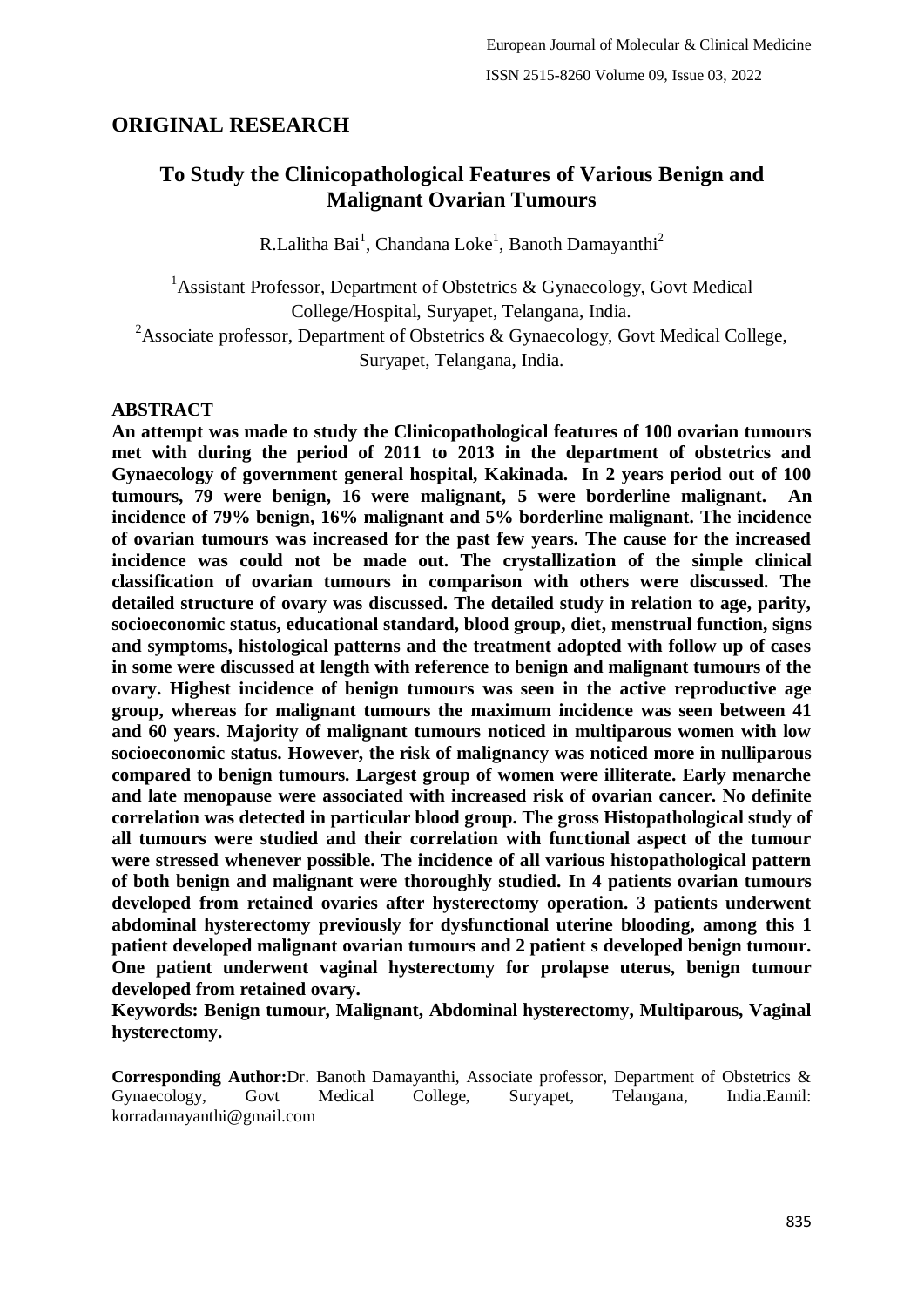# **INTRODUCTION**

Of all gynaecological cancers, ovarian malignancies represent the greatest clinical challenge. Ovarian cancer is the second most common malignancy of the female reproductive system and one of the leading causes of death among gynaecologic malignancies.<sup>[1,2]</sup> Ovarian cancer represents a major surgical challenge requiring intensive and often complex therapies.<sup>[3]</sup> A good part of it is malignant neoplasm and thereby increases the mortality rates in female genital cancers. A systematic study of ovarian neoplasms encountered in the institute over a period is more likely to produce a significant amount of useful data as regard to incidence of various types of ovarian tumours, risk factors analysis, clinical manifestations and type of treatment offered.<sup>[4,5]</sup> This data can then be utilized for the purpose of suggesting ways and means of early detection of ovarian neoplasm and also for a better therapeutic approach to the problem.[6,7]

Diagnosis remains greatly radiological, it is often challenging to diagnose and manage cases properly.<sup>[8]</sup> The present study aims to evaluate the ovarian tumours from a clinicopathological stand point and thereby purports to serve as a guide for formulation of protocols for early and better management.<sup>[9,10]</sup>

## **Aim of Study**

To study the Clinicopathological features of various benign and malignant ovarian tumours during the study period

A detailed study in relation to age, parity, socio-economic status, educational standard, blood group, diet, menstrual function, signs and symptoms and incidence of various histopathological pattern of both benign and malignant tumours and their correlation with functional aspects of tumours.

## **MATERIALS & METHODS**

## **Material**

- A detailed personal study of 100 patients with the diagnosis of ovarian tumours admitted in Gynaec Wards of Government General Hospital, Kakinada during the study period were studied by me and they were analyzed for my study in detail.
- Biopsy records of Pathology Department, Rangaraya Medical College, Kakinada from November 2011 to September 2013 with the diagnosis of ovarian tumours were analyzed and reviewed.

## **Methods**

- A thorough clinical examination of the cases.
- Laboratory investigations like urine for Albumin, sugar and culture, blood counts, haemoglobin percentage and grouping were done.
- Radiological investigations like X-ray chest in suspected cases of metastatic ovarian tumours and intravenous pyelography whenever necessary were done.
- Ultrasonography used in some cases for confirmation of exact site, size, organ of origin, involvement of other organs, consistency and ascites where malignancy was suspected, kidney and liver were also scanned.
- Biochemical investigations like blood urea, estimation of renal function, liver function, analysis of peritoneal fluid for excluding tuberculosis were undertaken for study.
- Examination of the pleural and peritoneal fluid for malignant cells.
- From all the cases of ovarian tumours diagnosed during the study period, vaginal smears were taken from posterior fornix and lateral vaginal wall and examined by paponicolou method of stains for the following: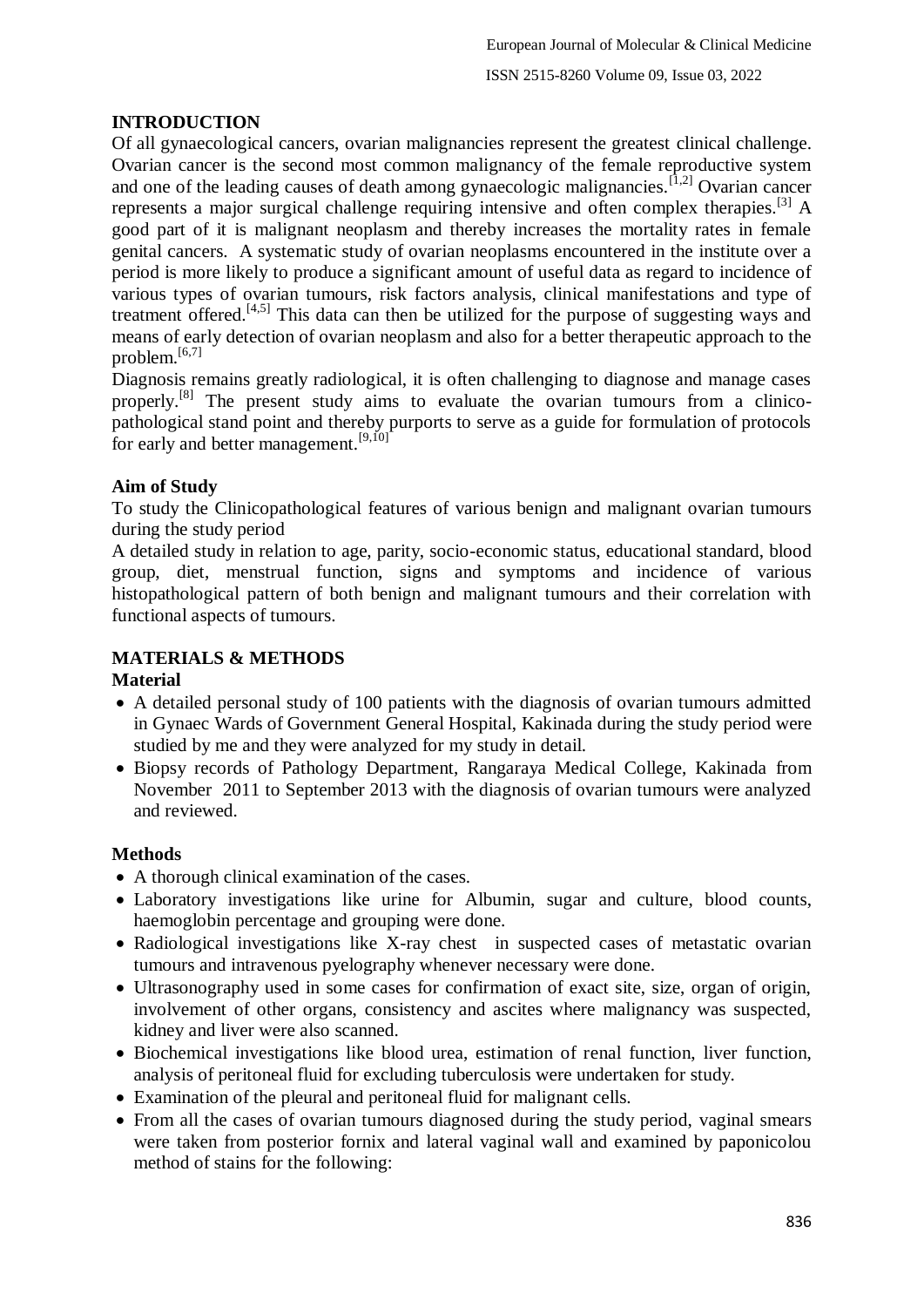- $\triangleright$  To study the abnormal or excessive hormonal effect if any, in case of functional tumours.
- $\triangleright$  Secondly to see whether any malignant cells could be detected in vaginal smear as has been reported by various authors as one of the very early evidence of malignant ovarian tumous.
- Endometrial biopsy for evidence of any functional changes primary growth or secondary metastatic deposits.
- In general surgical treatment was adopted both conservative and Total Abdominal Hystoroctomy with Bilateral Salpngoophorectony depending upon the nature of neoplasm. Laparotomy and debulking or biopsy alone were done in some cases when tumour was inoperable at laparotony. In these cases whenever necessary were followed up with chemotherapy and radiotherapy in selected cases. In some cases preoperative chemotherapy given in view of large ascites followed by laparotony, Chemotherapy alone given in those patients who were not fit for surgery.

Bilateral ovariotony with Salpingectomy alone done in those patients who were underwent hysterectomy previously. For various other disorders of uterus and later followed by chemotherapy.

## **RESULTSAND DISCUSSION**

Ovarian tumours were one of the major gynecological diseases in this part of the country. Ovarian cancers accounts for 10-15% of all gynaecological cancers in developing countries including India.

The following are the general statistical incidences studied from gynec ward of Government General Hospital, Kakinada during the period from november 2011 to September 2013.

- 1) Total Benigh Tumours of the Ovary 79
- 2) Borderline malignant tumours of ovary 5
- 3) Total malignant tumours of overy 16
- 4) Total ovarian tumours diagnosed and histologicallyConfirmed100
- 5) Incidence of benign ovarian tumours 79%
- 6) Percentage incidence of malignant ovarian tumours 16%
- 7) Percentage of potentially malignant ovarian tumourstototal ovarian tumours5%

## **Table 1: Total Number of cases**

|                          | Total cases (100) |                             |  |  |
|--------------------------|-------------------|-----------------------------|--|--|
|                          | No. of cases      | Percentage to total tumours |  |  |
| Benign tumours           | 70                | 70                          |  |  |
| Borderline malignant     |                   |                             |  |  |
| <b>Malignant Tumours</b> |                   |                             |  |  |

The incidence of ovarian tumours increased particularly for the past few years.

## **Table 2: Comparison of the Various Histological Types of Benign Tumours of Ovary in Study Period**

| <b>Name of the Tumor</b> | 2 Years Period      |                   |  |  |
|--------------------------|---------------------|-------------------|--|--|
|                          | <b>No. of Cases</b> | <b>Percent</b>    |  |  |
| <b>Serous Tumours</b>    | 28                  | 35.4%             |  |  |
| a) Simple Serous Cyst    |                     |                   |  |  |
| Serous Cystadenoma<br>b) | 20                  |                   |  |  |
| c) Papillary serous      |                     |                   |  |  |
| Mucinous cystadenoma     | 37                  | 46.8%             |  |  |
| Endometroid tumours      |                     | $\cdot\cdot\cdot$ |  |  |
| <b>Brenner</b>           |                     | $\ddotsc$         |  |  |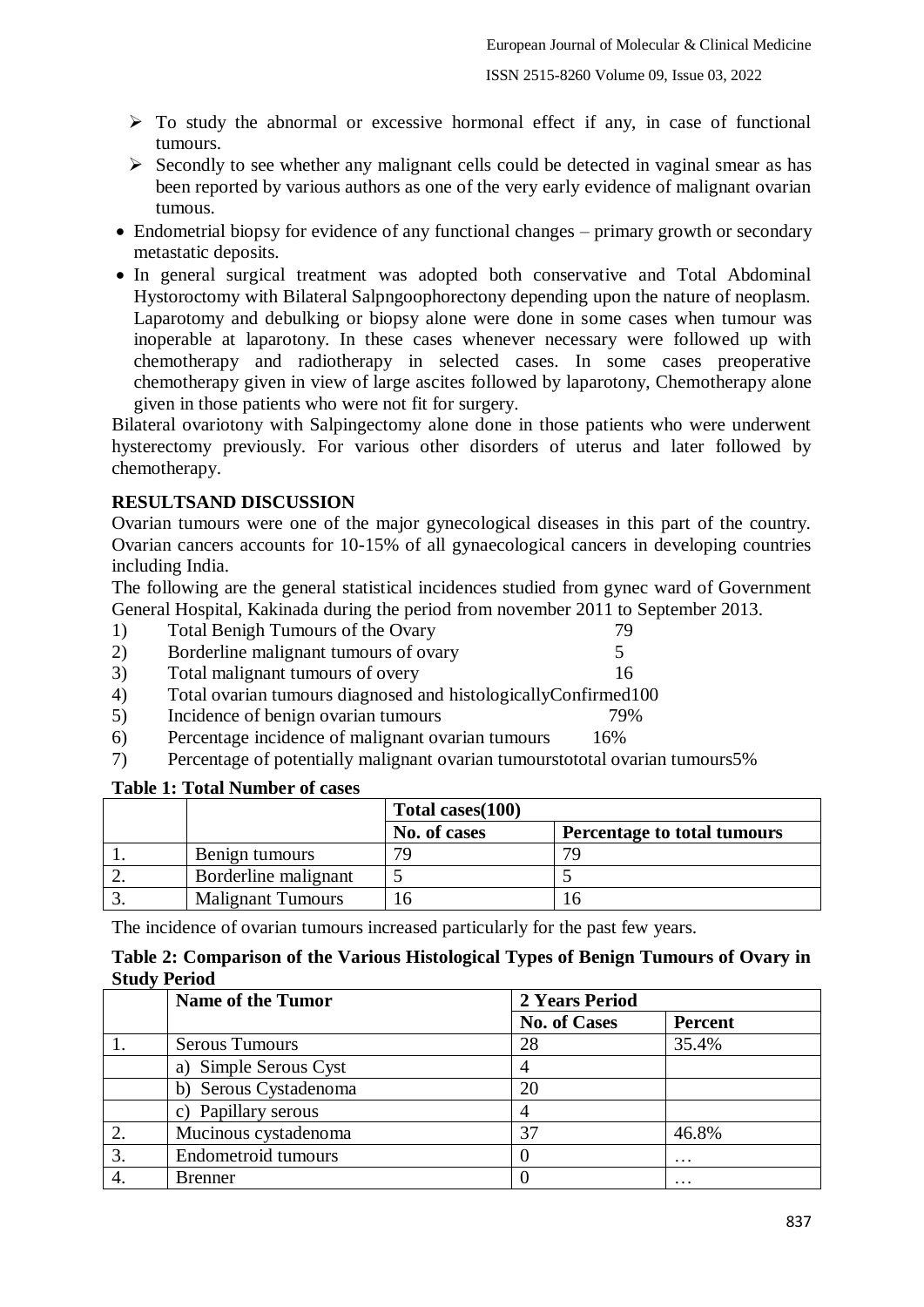| <u>.</u> | $\sim$<br>ша<br>. | -          | 50 <sub>6</sub><br>$\omega$ . $\omega$ /v |
|----------|-------------------|------------|-------------------------------------------|
| v.       | . וכ              | <u>+ 4</u> | 8%                                        |

In my 2 years study period mucinous tumours (46.8%) are more common than serous tumours (35.4%).

## **Table 3: Borderline Malignant Tumours**

|                              | $(5 \text{ Cases})$ |
|------------------------------|---------------------|
| Papillary serous cystadonoma |                     |
| Serous cystadonoma           |                     |
| Mucinous Cystadenoma         |                     |
| Granslosa cell tumours       |                     |

### **Table 4: Incidence of malignant tumours**

|                |                                  | <b>No. of Cases</b> | Percentage<br>total<br>to<br>malignant tumors. |
|----------------|----------------------------------|---------------------|------------------------------------------------|
| $\mathbf{1}$   | Serous cystadenocarcinoma        | 8                   | 50%                                            |
| 2              | Papillary cystadenocarcinoma     | $\overline{2}$      | 12.5%                                          |
| $\overline{3}$ | Mucinous cystadenocarcinoma      | $\overline{2}$      | 12.5%                                          |
| $\overline{4}$ | Transitional cell carcianoma     |                     | 6.25%                                          |
| 5              | Endometroid carcinoma            |                     | 6.25%                                          |
| 6              | <b>Brenner</b>                   | $\overline{0}$      | $\cdot$                                        |
| 7              | Granulosa & Theca cell carcinoma | $\overline{0}$      |                                                |
| 8              | Dysgerminoma                     | $\overline{2}$      | 12.5%                                          |
| 9              | Embryonal Carcinoma              | $\overline{0}$      |                                                |
| 10             | Endometroid sinus tumour         | $\overline{0}$      |                                                |
| 11             | Malignant teratoma               | $\overline{0}$      |                                                |
| 12             | Krukenberg                       | $\boldsymbol{0}$    | $\cdot\cdot\cdot$                              |

The incidence of malignant tumours (16%) was increased in my study period. The exact cause for increased incidence was not known.

| <b>Age Group</b> | Benign(79) | <b>Percent</b> | Malignant(16) | <b>Percent</b> |
|------------------|------------|----------------|---------------|----------------|
| $11 - 20$        |            | 6.3%           |               | 12.5%          |
| $21 - 30$        |            | 26.5%          |               | 6.25%          |
| $31 - 40$        | 28         | 35.4%          |               | 6.25%          |
| $41 - 50$        | 20         | 25.3%          |               | 50%            |
| $51-60$          |            | 5.06%          |               | 25%            |
| 61-70            |            | 1.26%          |               |                |

## **Table 5: Comparative age incidence of benign and malignant tumours**

Highest incidence of benign tumours was seen within 31-50 years, whereas for malignant tumours highest incidence is seen between 41-60 years.

| No.             | <b>of</b> | Benign (79)         |                | <b>Malignant</b> (16) |                |  |
|-----------------|-----------|---------------------|----------------|-----------------------|----------------|--|
| <b>Children</b> |           | <b>No. of Cases</b> | <b>Percent</b> | <b>No. of Cases</b>   | <b>Percent</b> |  |
| Nil             |           |                     | 16.45%         |                       | 18.75%         |  |
|                 |           |                     | 8.86%          |                       | 18.75%         |  |
|                 |           | 34                  | 43.03%         | Õ                     | 50%            |  |
|                 |           |                     | 16.45%         |                       | 6.25%          |  |
|                 |           |                     | 10.12%         |                       | 6.25%          |  |

### **Table 6: Comparative Study of Parity**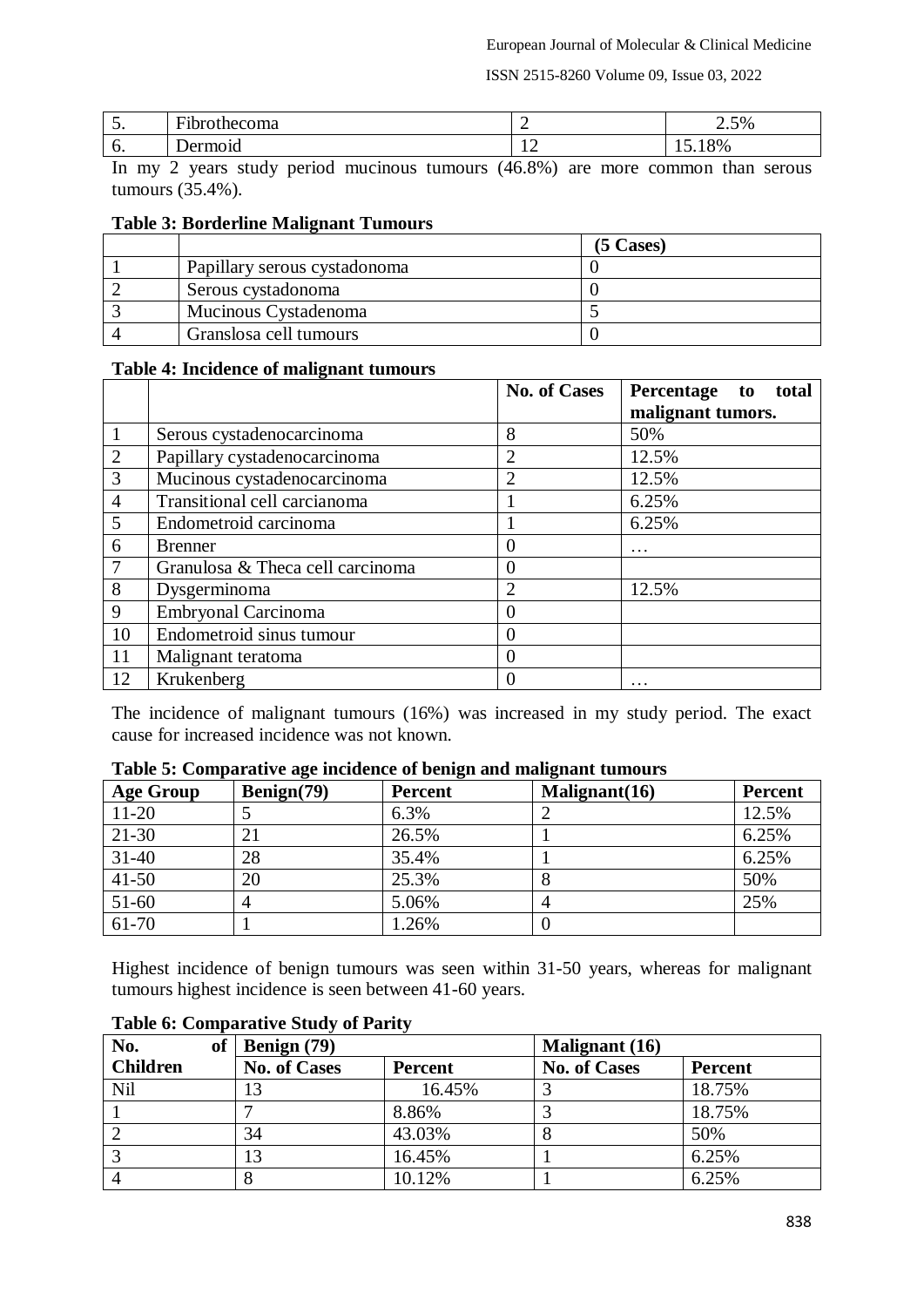|  | г. |  |
|--|----|--|
|  |    |  |

Highest incidence of ovarian tumours seen in multipara in both benign and malignant tumours. However, the incidence of nullipara was more in malignant tumors than in benign tumours.

**Table 7: Comparative Study of the Leading Symptoms in Benign and Malignant Ovarian Tumours**

| <b>Symptoms</b>       | Benign (79 cases)   |         | <b>Malignant</b> (16 cases) |          |  |
|-----------------------|---------------------|---------|-----------------------------|----------|--|
|                       | <b>No. of Cases</b> | Percent | No. of Cases                | Percent  |  |
| Mass per abdomen      | 54                  | 68.35%  | 11                          | 68.75%   |  |
| Pain abdomen          | 49                  | 62.02%  | 13                          | 81.25%   |  |
| Loss of appetite      | 12                  | 15.18%  | 9                           | 56.25%   |  |
| G.I.T. Disturbance    | 13                  | 16.45%  | $\overline{4}$              | 25%      |  |
| Leucorrhoea           | 23                  | 29.1%   |                             | 6.25%    |  |
| Dyspnoea              | 10                  | 12.6%   | $\overline{4}$              | 25%      |  |
| Mass per vagina       |                     |         | $\ddotsc$                   | $\cdots$ |  |
| Bleeding per vagina   | 10                  | 12.6%   | 1                           | 6.25%    |  |
| Distension of abdomen | 19                  | 24.05%  | 9                           | 56.25%   |  |
| Burning micturition   | 18                  | 22.78%  |                             | 6.25%    |  |
| Fever                 | 11                  | 13.92%  | 3                           | 18.75%   |  |

In majority cases of benign tumours, the common symptom was mass per abdomen whereas in malignant tumours it was pain abdomen.

|                                  |  | Table 8. Incidence of Menstrual Irregularities Comparative Analysis of Benign and |  |  |  |
|----------------------------------|--|-----------------------------------------------------------------------------------|--|--|--|
| <b>Malignant Ovarian Tumours</b> |  |                                                                                   |  |  |  |

|                   | Benign (79 cases)   |                | Malignant (16 cases) |          |
|-------------------|---------------------|----------------|----------------------|----------|
|                   | <b>No. of Cases</b> | <b>Percent</b> | <b>No. of Cases</b>  | Percent  |
| Amenorrhoea       |                     | 7.59%          |                      | 18.75%   |
| Regular periods   | 52                  | 65.82%         |                      | 75%      |
| Irregular periods | ⇁                   | 21.51%         |                      | 6.25%    |
| Menorrhagia       |                     | 5.06%          |                      | $\cdots$ |

## **Table 9: Nature of the Tumours**

|                       | <b>Benign</b> |        | <b>Malignant</b> |        |
|-----------------------|---------------|--------|------------------|--------|
| Cystic                | D۷            | 78.48% |                  | 6.25%  |
| Solid                 |               | 12.65% |                  | 75%    |
| Partly cystic & solid |               | 8.86%  |                  | 18.75% |

Cystic tumours are mostly benign and the incidence of solid tumours are more with malignant tumours.

## **Potentially Malignant**

| Cystic |  |
|--------|--|
| Solid  |  |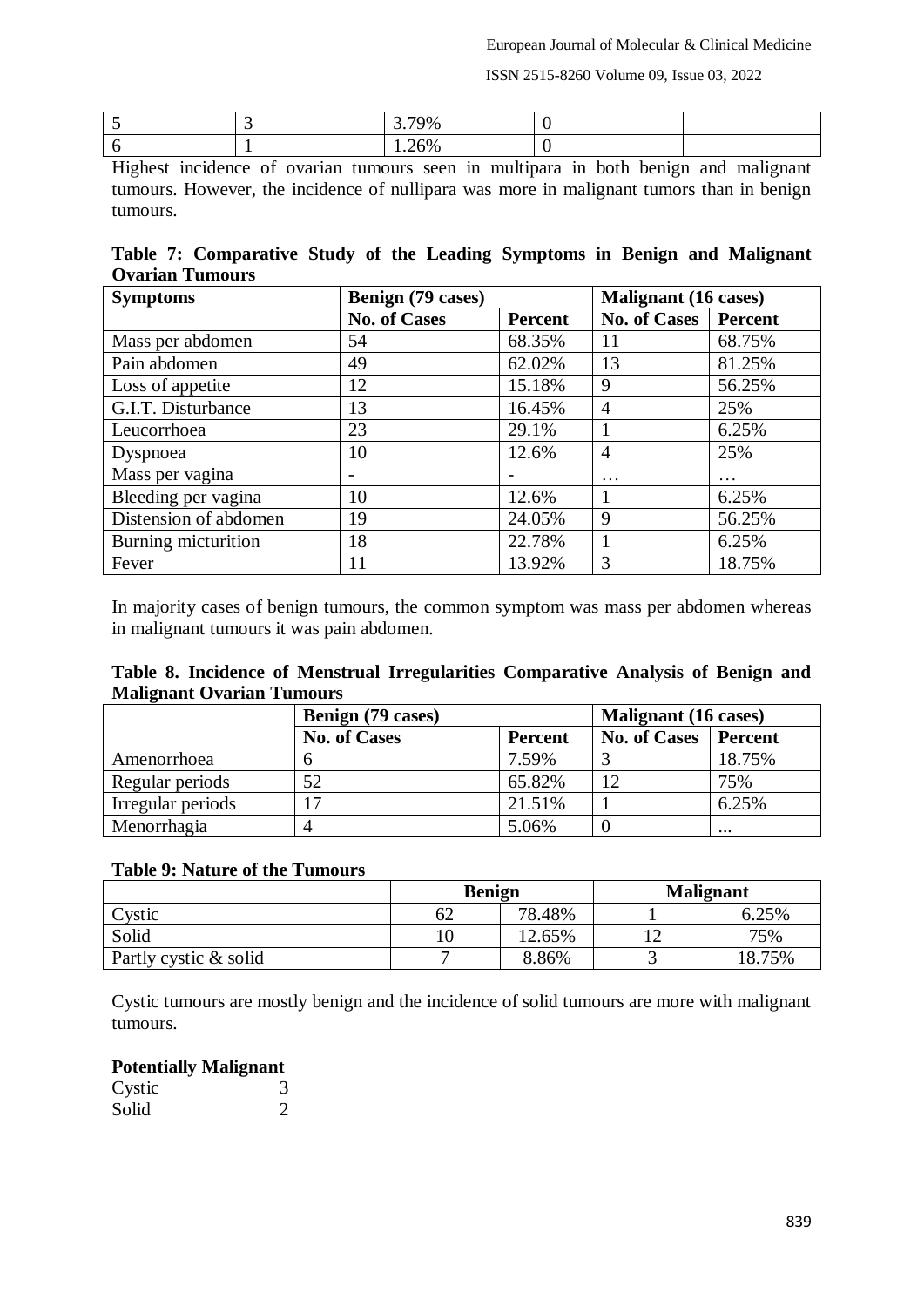|           | Age of Menarche (in years) |         | Age of Menopause (in years) |       |  |
|-----------|----------------------------|---------|-----------------------------|-------|--|
|           | 10-12                      | $13-16$ | $\leq 40$                   | 41-50 |  |
| Benign    | ٣Π                         |         |                             |       |  |
| Malignant |                            |         |                             |       |  |

#### **Table 10: Menstrual functions and ovarian neoplasms**

In my study, malignant tumours were noticed in patients with early menarche and late menopause. Mondal sk et al(2011) observed that early menarche and late menopause was associated with increased risk of ovarian cancer.<sup>[5]</sup>

## **Table 11: Blood Group Distribution (in 2 Years Period)**

|           | . . | ח<br>D |    | <b>AB</b> Group |
|-----------|-----|--------|----|-----------------|
| Benign    | ⊥ ∪ | ⊥∪     | 4c |                 |
| Malignant |     |        |    |                 |

No definite correlation was detected between a particular blood group and incidence of ovarian neoplasms specially of malignant type.

| Other factors studied are:   |                   |
|------------------------------|-------------------|
| <b>Socio-Economic Status</b> | <b>Percentage</b> |
| Low socioeconomic status     | 85%               |
| Middle socioeconomic status  | 14%               |
| High socioeconomic status    | $1\%$             |

**Occupation:**Majority of the women were house-wives, applicable to both benign and malignant.

**Diet:**Most of the patients were non-vegetarian.

**Education:**Largest group of women were illiterates i.e. 75%, the patients had primary school education were 22%, the rest had higher education 3%.

**Use of hormones:**No correlation was detected among women who used exogenous hormones for Gynaecological disorders. Relation of oral pill was not studied as the majority of the cases were ignorant of any methods.

**Mumps:** No definite correlation was detected.

**Residence:**Majority of patients belonged to rural areas.

### **Table 12: Treatment of benign tumours of ovary**

| Ovariotony                                                       | 14 |
|------------------------------------------------------------------|----|
| Total abdominal hysterectomy with unilateral Salpingoovariotony  |    |
| Total Abdominal Hysterectomy with Bilateral Salpingooopherectomy | 54 |
| Ovarian cystectomy                                               |    |
| Ovariotomy with Wedge Resection of opposite ovary                |    |
| Bilateral Salpingo – Ovariotomy                                  |    |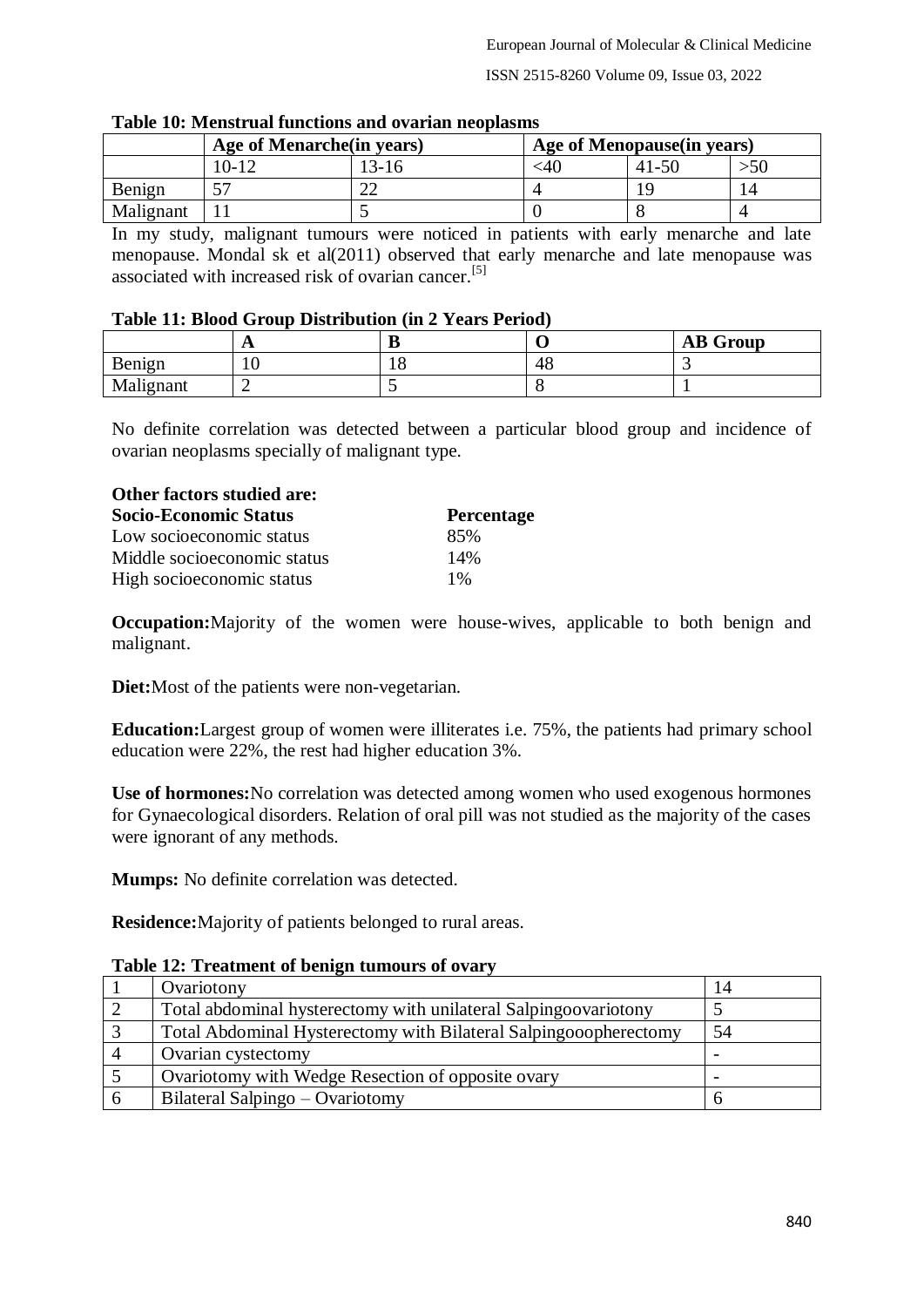In my study period simplest treatment adopted was Salpingo ovariotony in 14 cases (17.72%). In 54 cases total abdominal Hysterectomy with removal of adnexae on one or both sides were adopted as the patients were above 36 years and postmenopausal.

| Twore Iet II chemiche and Himmychiche of Himmyhane O (Milan I annowld |                                                             |                          |  |
|-----------------------------------------------------------------------|-------------------------------------------------------------|--------------------------|--|
|                                                                       | <b>Treatment and Management</b>                             | 16 cases                 |  |
|                                                                       | Total Abdominal Hysterectomy with B.S.O. with Omentectomy + | -9                       |  |
|                                                                       | Chemotherapy                                                |                          |  |
| 2                                                                     | Salpingoovariotomy + Chemotherapy                           |                          |  |
| $\overline{3}$                                                        | Bilateral Salpingoopherectony + Chemotherapy + Radiotherapy | $\overline{\phantom{0}}$ |  |
| $\overline{4}$                                                        | Bilateral Salpingoopherectomy + Chemotherapy                | 4                        |  |
| $\overline{5}$                                                        | Debulking $+$ Chemotherapy                                  |                          |  |
| 6                                                                     | Chemotherapy only                                           | $\overline{\phantom{0}}$ |  |
| -7                                                                    | Biopsy and closure of abdomen $+$ Chemotherapy              |                          |  |
| 8                                                                     | T.A.H. with $B.S.O. + Radiotherapy$                         | $\cdot\cdot\cdot$        |  |
| 9                                                                     | T.A.H. with Salpingoovariotomy + Radiotherapy               | $\overline{\phantom{a}}$ |  |

**Table 13: Treatment and Management of Malignant Ovarian Tumours**

The total abdominal hysterectomy with Bilateral Salpingoopherectomy done for Stage I, II and III according to FIGO's Classification. In 2 years, analysis Salpingoovariotomy done in 4 patients who already underwent total abdominal Hysterectomy previously.In 3 cases debulking done in view of advanced carcinoma.

## **Benign Ovarian Tumours**

In my study period 79 benign neoplasms were noted. A review of literature indicates that benign cystic neoplasms are more common than solid variety. Young, Jeffcoate et al stated that mucinous cystadenomas were the commonest benign neoplasms. Similar findings noted in my analysis. 46.8% mucinous tumours and 35.4% serous tumours were obtained in 2 years study period.

### **Serous Tumours of the Ovary:**

**Incidence:** In my 2 years study period among 79 benign tumours, 28 were serous tumours giving an incidence of 35.4%.Serous cystomas are most common between the age of 21-40 years.In my series they are most common between 20-40 years.

| Age Group(in years) | <b>No. of Cases</b> | Percentage(28 cases) |
|---------------------|---------------------|----------------------|
| $10-20$             |                     | 14.28%               |
| $21-30$             | 10                  | 35.7%                |
| $31-40$             | 10                  | 35.7%                |
| $41 - 50$           |                     | 10.7%                |
| $51-60$             |                     | 3.57%                |

## **Table 14: Age Incidence**

These tumours are most common in the reproductive age group.

### **Table 15: Menstrual History**

| <b>Menstrual History</b> | <b>No. of Cases</b> | Percentage(28 cases) |
|--------------------------|---------------------|----------------------|
| Regular cycles           |                     | 75%                  |
| Menorrhagia              |                     | 3.57%                |
| Menopause                |                     | 17.8%                |
| Polymenorrhagia          |                     | 3.57%                |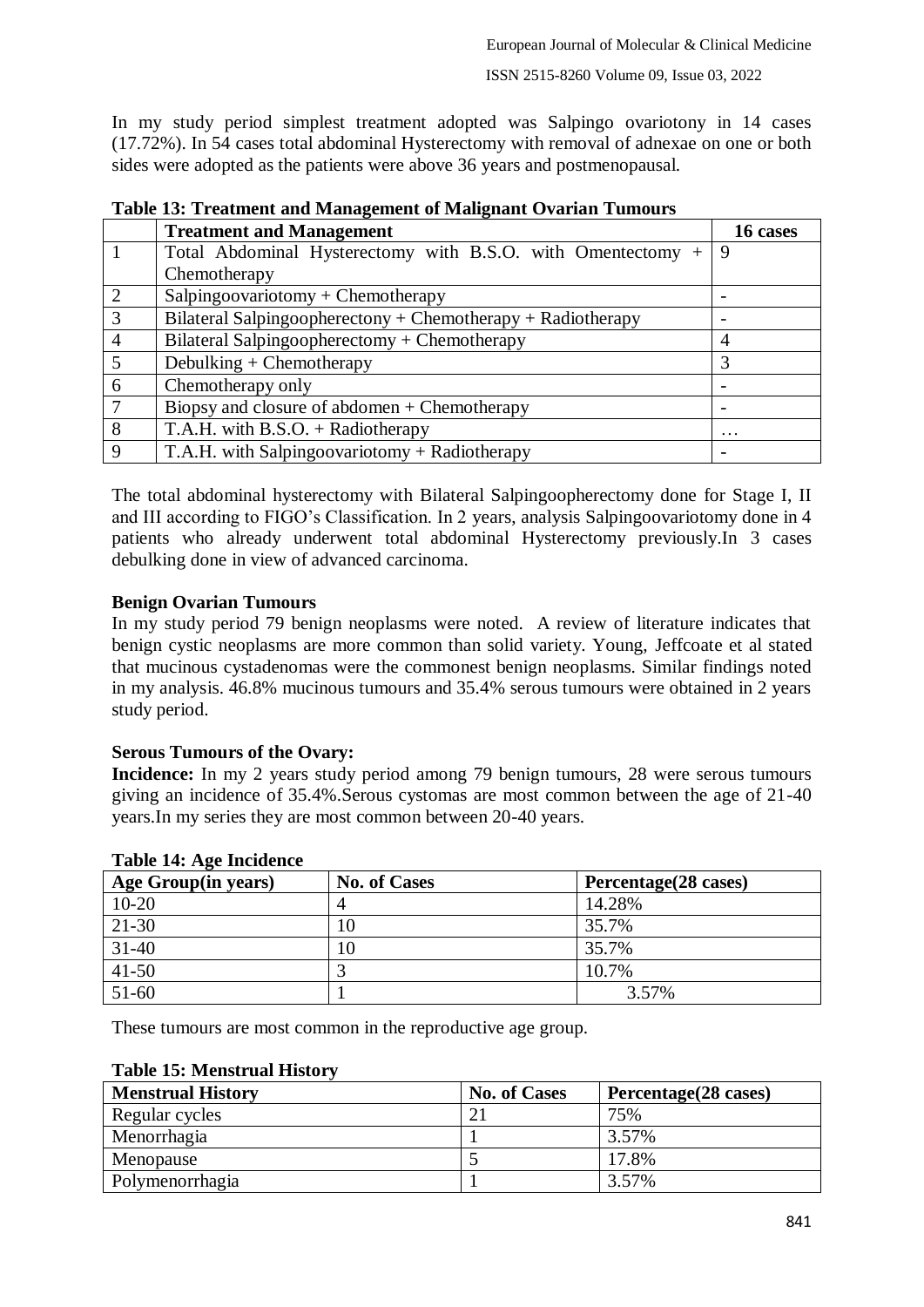| Tubic To: Other Associated Ecsions |  |
|------------------------------------|--|
| <b>Genital Prolapse</b>            |  |
| Cancer cervix                      |  |
| Fibroid                            |  |
| Irregular bleeding per vagina      |  |
| <b>Hypertension and diabetes</b>   |  |

## **Table 16: Other Associated Lesions**

In my series, in one case abdominal hysterectomy done 4 years back for dysfunctional uterine bleeding. Retained ovaries developed serous cystadenoma on the right side in both cases. In the above cases, menorrhagia and polymeorrhoea was noted in 2 cases. 2 cases associated with fibroid uterus, 2 cases showed proliferative type of endometrium, one case showed cystic glandular epithelium.

In Amathya et al,<sup>[8]</sup> series of non-functional serous cyctadenomas out of 12 cases, 3 showed estrogenic effect as shown by menorrhagia with active endometrium in postmenopausal individuals where the normal ovarian function is said to have been lacking. Similarly in my series out of 28 cases, one showed menorrhagia and one showed polymenorrhagia with active endometrium and estrogenic vaginal smears, probably these 2 cases represent the hormonal activity in non-functional serous cystadenomata where histologically the cyst wall showed cortical stromal cells of darkly stained spindle cells with hypoestrogenic effect as shown by the active endometrium and estrogenic vaginal smears.

| <b>Leading Complaint</b>   | No. of cases $(28)$ | <b>Percent</b> |
|----------------------------|---------------------|----------------|
| Mass per abdomen           | 21                  | 75%            |
| Pain in the lower abdomen  | 16                  | 57.1%          |
| Mass per Vagina            |                     |                |
| Leucorrhoea                | 13                  | 46.4%          |
| Infertility                |                     | 3.57%          |
| Acute Pain Abdomen         |                     | $\ddotsc$      |
| Fever                      |                     | 14.2%          |
| <b>Burning Micturition</b> |                     | 25%            |
| Bleeding per Vagina        | 6                   | 21.4%          |

## **Table 17: clinical features**

## **Treatment adopted in 2-year period:**

Out of 28 cases of serous tumours Salping ovariotomy done in 3 cases (10.7%). Total Abdominal Hysterectomy with Bilateral Salpingopherectomy done in 22 cases in view of age above 40 years and associated menstrual disorders (78.5%). In 3 cases total Abdominal Hysterectomy with Salpingoovariotomy on the affected side done.

## **Acknowledgment**

The author is thankful to Department of Obstetrics and Gynecology for providing all the facilities to carry out this work.

## **CONCLUSION**

 $\mathcal{P}$